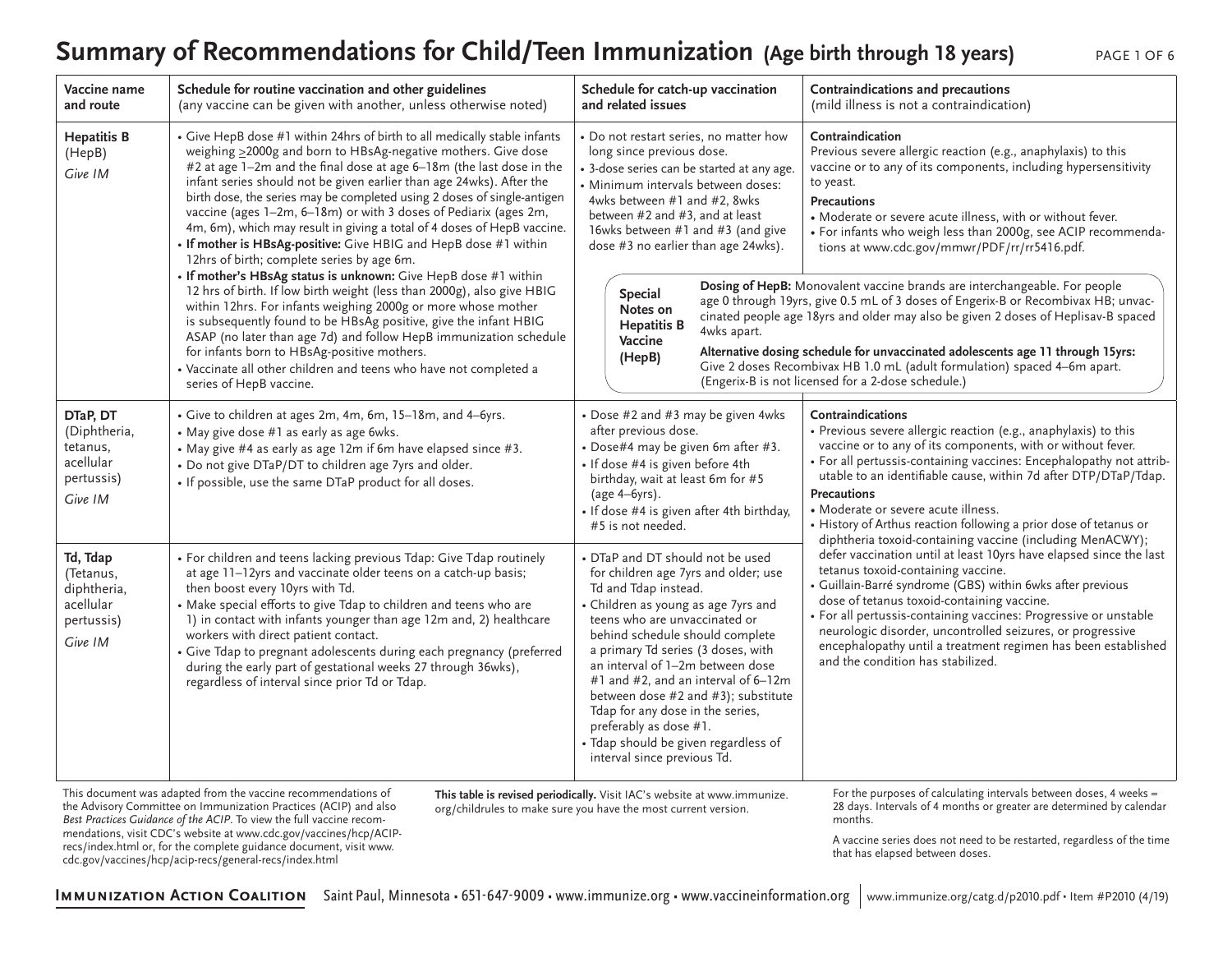# **Summary of Recommendations for Child/Teen Immunization (Age birth through 18 years)** PAGE 2 OF 6

| Vaccine name<br>and route                            | Schedule for routine vaccination and other guidelines<br>(any vaccine can be given with another, unless otherwise noted)                                                                                                                                                                                                                                                                                                                                                                                                                                                                                                                                                                                                                                                                                                                                                                                                                                                                                                                                                                                                                                                                                                                                                                                                                                                                                                                                                                                                                               | Schedule for catch-up vaccination and related issues                                                                                                                                                                                                                                                                                                                                                                                                                                                                                                                                                                                                          | Contraindications and precautions<br>(mild illness is not a contraindication)                                                                                                                                                                                                                                                                                                                                                                                                                              |
|------------------------------------------------------|--------------------------------------------------------------------------------------------------------------------------------------------------------------------------------------------------------------------------------------------------------------------------------------------------------------------------------------------------------------------------------------------------------------------------------------------------------------------------------------------------------------------------------------------------------------------------------------------------------------------------------------------------------------------------------------------------------------------------------------------------------------------------------------------------------------------------------------------------------------------------------------------------------------------------------------------------------------------------------------------------------------------------------------------------------------------------------------------------------------------------------------------------------------------------------------------------------------------------------------------------------------------------------------------------------------------------------------------------------------------------------------------------------------------------------------------------------------------------------------------------------------------------------------------------------|---------------------------------------------------------------------------------------------------------------------------------------------------------------------------------------------------------------------------------------------------------------------------------------------------------------------------------------------------------------------------------------------------------------------------------------------------------------------------------------------------------------------------------------------------------------------------------------------------------------------------------------------------------------|------------------------------------------------------------------------------------------------------------------------------------------------------------------------------------------------------------------------------------------------------------------------------------------------------------------------------------------------------------------------------------------------------------------------------------------------------------------------------------------------------------|
| Rotavirus<br>(RV)<br>Give orally                     | • Rotarix (RV1): Give at ages 2m, 4m.<br>• RotaTeq (RV5): Give at ages 2m, 4m, 6m.<br>• May give dose #1 as early as age 6wks.<br>• Give final dose no later than age 8m-0d.                                                                                                                                                                                                                                                                                                                                                                                                                                                                                                                                                                                                                                                                                                                                                                                                                                                                                                                                                                                                                                                                                                                                                                                                                                                                                                                                                                           | • Do not begin series in infants older than age 14wks 6d.<br>• Intervals between doses may be as short as 4wks.<br>• If prior vaccination included use of different or<br>unknown brand(s), a total of 3 doses should be given.                                                                                                                                                                                                                                                                                                                                                                                                                               | Contraindications<br>· Previous severe allergic reaction (e.g.,<br>anaphylaxis) to this vaccine or to any of<br>its components. If allergy to latex, use<br>RV5.<br>• History of intussusception.<br>· Diagnosis of severe combined immuno-<br>deficiency (SCID).<br><b>Precautions</b><br>• Moderate or severe acute illness, with or<br>without fever.<br>• Altered immunocompetence other than<br>SCID.<br>• Chronic gastrointestinal disease.<br>· For RV1 only, spina bifida or bladder<br>exstrophy. |
| Hib<br>(Haemophilus<br>influenzae type b)<br>Give IM | • ActHib (PRP-T), Hiberix, or Pentacel: Give at age 2m, 4m, 6m, 12-15m<br>(booster dose).<br>• PedvaxHIB (containing PRP-OMP): Give at age 2m, 4m, 12-15m<br>(booster dose).<br>• Dose #1 of Hib vaccine should not be given earlier than age 6wks.<br>• Give final dose (booster dose) no earlier than age 12m and a minimum<br>of 8wks after the previous dose.<br>• Hib vaccines are interchangeable; however, if different brands of Hib<br>vaccines are administered for dose #1 and dose #2, a total of 3 doses<br>is necessary to complete the primary series in infants, followed by a<br>booster after age 12m.<br>• For vaccination of children 12 through 59m who are immunocompro-<br>mised (immunoglobulin deficiency, complement component<br>deficiency, HIV infection, receipt of chemotherapy or radiation therapy<br>for cancer) or asplenic: if previously received no doses or only 1 dose<br>before age 12m, give 2 additional doses at least 8wks apart; if<br>previously received 2 or more doses before age 12m, give 1 additional<br>dose.<br>. Hib is not routinely given to healthy children age 5yrs and older.<br>• 1 dose of Hib vaccine should be administered to children age 5yrs and<br>older who have anatomic<br>or functional asplenia (including sickle cell disease) and who have not<br>received a primary series and booster dose or at least 1 dose of Hib<br>vaccine after age 14m.<br>• 1 dose of Hib vaccine should be administered to unvaccinated persons<br>5 through 18yrs of age with HIV infection. | All Hib vaccines:<br>• If dose #1 was given at 12-14m, give booster in 8wks.<br>• Give only 1 dose to unvaccinated children ages<br>$15 - 59m$ .<br>ActHib:<br>• Dose #2 and #3 may be given 4wks after previous<br>dose.<br>· If dose #1 was given at age 7-11m, only 3 doses are<br>needed; #2 is given at least 4wks after #1, then final<br>dose at age 12-15m (wait at least 8wks after dose #2).<br>PedvaxHIB:<br>• Dose #2 may be given 4wks after #1.<br>Recipients of hematopoietic stem cell transplant should<br>receive 3 doses of Hib vaccine at least 4wks apart<br>beginning 6-12m after transplant, regardless of Hib<br>vaccination history. | Contraindications<br>• Previous severe allergic reaction<br>(e.g., anaphylaxis) to this vaccine<br>or to any of its components.<br>• Age younger than 6wks.<br>Precaution<br>Moderate or severe acute illness, with or<br>without fever.                                                                                                                                                                                                                                                                   |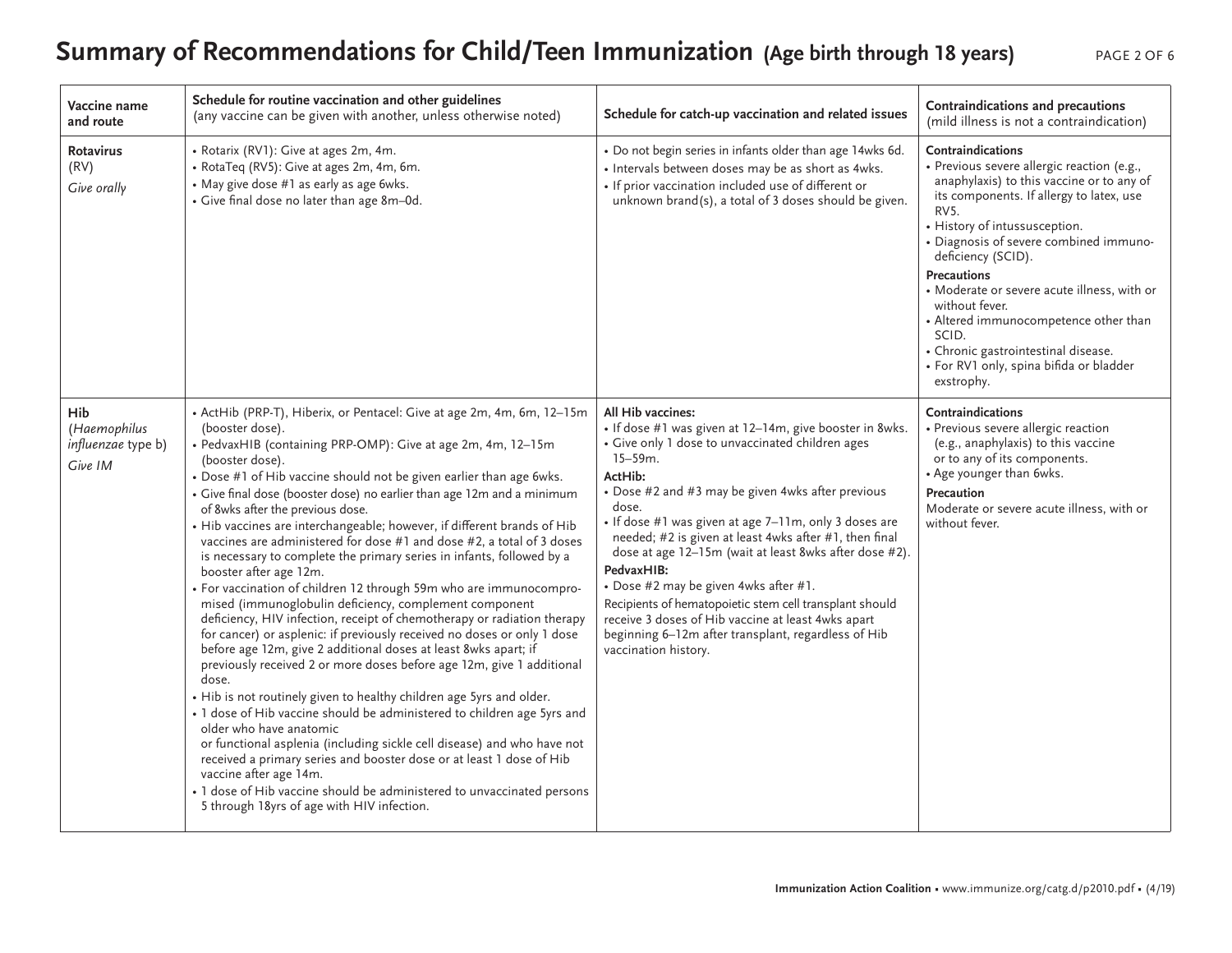### Summary of Recommendations for Child/Teen Immunization (Age birth through 18 years) PAGE 3 OF 6

| Vaccine name<br>and route                                    | Schedule for routine vaccination and<br>other guidelines (any vaccine can be given<br>with another, unless otherwise noted)                                                                                                                                                                                                                                                                                                                                                                                                                                                                                                                                             | Schedule for catch-up<br>vaccination and related<br>issues                                                                                                                                                                                                                                                                                                                                         | Contraindications and precautions<br>(mild illness is not a contraindication)                                                                                                                                                                                                                                                                                                                                                                                                                                                                                                                                                                                                                                                                                                                                                                                                                                                                                                                                                                                                                                                                                                                                                                                                                                                                                                                                                                                                                                                           |  |
|--------------------------------------------------------------|-------------------------------------------------------------------------------------------------------------------------------------------------------------------------------------------------------------------------------------------------------------------------------------------------------------------------------------------------------------------------------------------------------------------------------------------------------------------------------------------------------------------------------------------------------------------------------------------------------------------------------------------------------------------------|----------------------------------------------------------------------------------------------------------------------------------------------------------------------------------------------------------------------------------------------------------------------------------------------------------------------------------------------------------------------------------------------------|-----------------------------------------------------------------------------------------------------------------------------------------------------------------------------------------------------------------------------------------------------------------------------------------------------------------------------------------------------------------------------------------------------------------------------------------------------------------------------------------------------------------------------------------------------------------------------------------------------------------------------------------------------------------------------------------------------------------------------------------------------------------------------------------------------------------------------------------------------------------------------------------------------------------------------------------------------------------------------------------------------------------------------------------------------------------------------------------------------------------------------------------------------------------------------------------------------------------------------------------------------------------------------------------------------------------------------------------------------------------------------------------------------------------------------------------------------------------------------------------------------------------------------------------|--|
| Varicella<br>(Var)<br>(Chickenpox)<br>Give Subcut            | • Give dose #1 at age 12-15m.<br>• Give dose #2 at age 4-6yrs. Dose #2 of<br>Var or MMRV may be given earlier if at<br>least 3m since dose #1. If dose #2 was<br>given at least 4wks after dose #1, it can<br>be accepted as valid.<br>• Give a 2nd dose to all older children/<br>teens with history of only 1 dose.<br>• MMRV may be used in children age<br>12m through 12yrs (see note below).                                                                                                                                                                                                                                                                      | • If younger than age 13yrs,<br>space dose #1 and #2 at<br>least 3m apart. If age 13yrs<br>or older, space at least<br>4wks apart.<br>• May use as postexposure<br>prophylaxis if given within 5d.<br>• If Var and either LAIV, MMR,<br>and/or yellow fever vaccine<br>are not given on the same<br>day, space them at least 28d<br>apart. (If yellow fever<br>vaccine, space by 30d.)             | Contraindications<br>• Previous severe allergic reaction (e.g., anaphylaxis) to this vaccine or to any of its components.<br>• Pregnancy or possibility of pregnancy within 4wks.<br>· Severe immunodeficiency (e.g., hematologic and solid tumors; receiving chemotherapy; congenital<br>immunodeficiency; long-term immunosuppressive therapy, or severely symptomatic HIV).<br>· Family history of congenital or hereditary immunodeficiency in first-degree relatives (e.g., parents and<br>siblings), unless the immune competence of the potential vaccine recipient has been substantiated<br>clinically or verified by a laboratory test.<br>• Children on high-dose immunosuppressive therapy or who are immunocompromised because of<br>malignancy and primary or acquired immunodeficiency, including HIV/AIDS (although vaccination<br>may be considered if CD4+ T-lymphocyte percentages are 15% or greater in children age 1 through<br>8yrs or 200 cells/µL in children age 9yrs and older).<br><b>Precautions</b><br>• Moderate or severe acute illness, with or without fever.<br>. If blood, plasma, and/or immune globulin (IG or VZIG) were given in past 11m, see ACIP's Best<br>Practices Guidance <sup>1</sup> regarding time to wait before vaccinating.<br>• Receipt of specific antivirals (i.e., acyclovir, famciclovir, or valacyclovir) 24hrs before vaccination, if<br>possible; delay resumption of these antiviral drugs for 14d after vaccination.<br>· Use of aspirin or aspirin-containing products. |  |
|                                                              | NOTE: For the first dose of MMR and varicella given at age 12-47m,<br>either MMR and Var or MMRV may be used. Unless the parent or<br>caregiver expresses a preference for MMRV, CDC recommends that                                                                                                                                                                                                                                                                                                                                                                                                                                                                    |                                                                                                                                                                                                                                                                                                                                                                                                    | • For MMRV only, personal or family (i.e., sibling or parent) history of seizures.<br>NOTE: For patients with humoral immunodeficiency or leukemia, see ACIP recommendations at<br>www.cdc.gov/mmwr/pdf/rr/rr5604.pdf.                                                                                                                                                                                                                                                                                                                                                                                                                                                                                                                                                                                                                                                                                                                                                                                                                                                                                                                                                                                                                                                                                                                                                                                                                                                                                                                  |  |
| <b>MMR</b><br>(Measles,<br>mumps,<br>rubella)<br>Give Subcut | MMR and Var be used for the first doses in this age group.<br>• Give dose #1 at age 12-15m.<br>• Give MMR at age 6-11m if traveling<br>internationally; revaccinate with 2 doses<br>of MMR at age 12-15m and at least<br>4wks later. The dose given at younger<br>than 12m does not count toward the<br>2-dose series.<br>• Give dose #2 at age 4-6yrs. Dose #2<br>may be given earlier if at least 4wks<br>since dose #1. For MMRV: dose #2 may<br>be given earlier if at least 3m since dose<br>#1.<br>• Give a 2nd dose to all older children and<br>teens with history of only 1 dose.<br>• MMRV may be used in children age 12m<br>through 12yrs (see note above). | • If MMR and either LAIV, Var,<br>and/or yellow fever vaccine<br>are not given on the same<br>day, space them at least 28d<br>apart. (If yellow fever vac-<br>cine, space by 30d.)<br>• When using MMR for both<br>doses, minimum interval is<br>4wks.<br>When using MMRV for both<br>doses, minimum interval<br>is 3m.<br>• May use as postexposure<br>measles prophylaxis if given<br>within 3d. | Contraindications<br>• Previous severe allergic reaction (e.g., anaphylaxis) to this vaccine or to any of its components.<br>• Pregnancy or possibility of pregnancy within 4wks.<br>· Severe immunodeficiency (e.g., hematologic and solid tumors; receiving chemotherapy; congenital<br>immunodeficiency; long-term immunosuppressive therapy, or severely symptomatic HIV).<br>· Family history of congenital or hereditary immunodeficiency in first-degree relatives (e.g., parents and<br>siblings), unless the immune competence of the potential vaccine recipient has been substantiated<br>clinically or verified by a laboratory test.<br>NOTE: HIV infection is NOT a contraindication to MMR for children who are not severely immunocom-<br>promised (see ACIP recommendations at www.cdc.gov/mmwr/pdf/rr/rr6204.pdf).<br><b>Precautions</b><br>• Moderate or severe acute illness, with or without fever.<br>· If blood, plasma, and/or immune globulin (IG or VZIG) were given in past 11m, see ACIP's Best Prac-<br>tices Guidance <sup>1</sup> regarding time to wait before vaccinating.<br>• History of thrombocytopenia or thrombocytopenic purpura.<br>• For MMRV only, personal or family (i.e., sibling or parent) history of seizures.<br>• Need for tuberculin skin testing (TST) or interferon-gamma release assay (IGRA) testing. If TST or<br>IGRA needed, give TST or IGRA before or on same day as MMR, or give TST or IGRA 4wks following MMR.                                                          |  |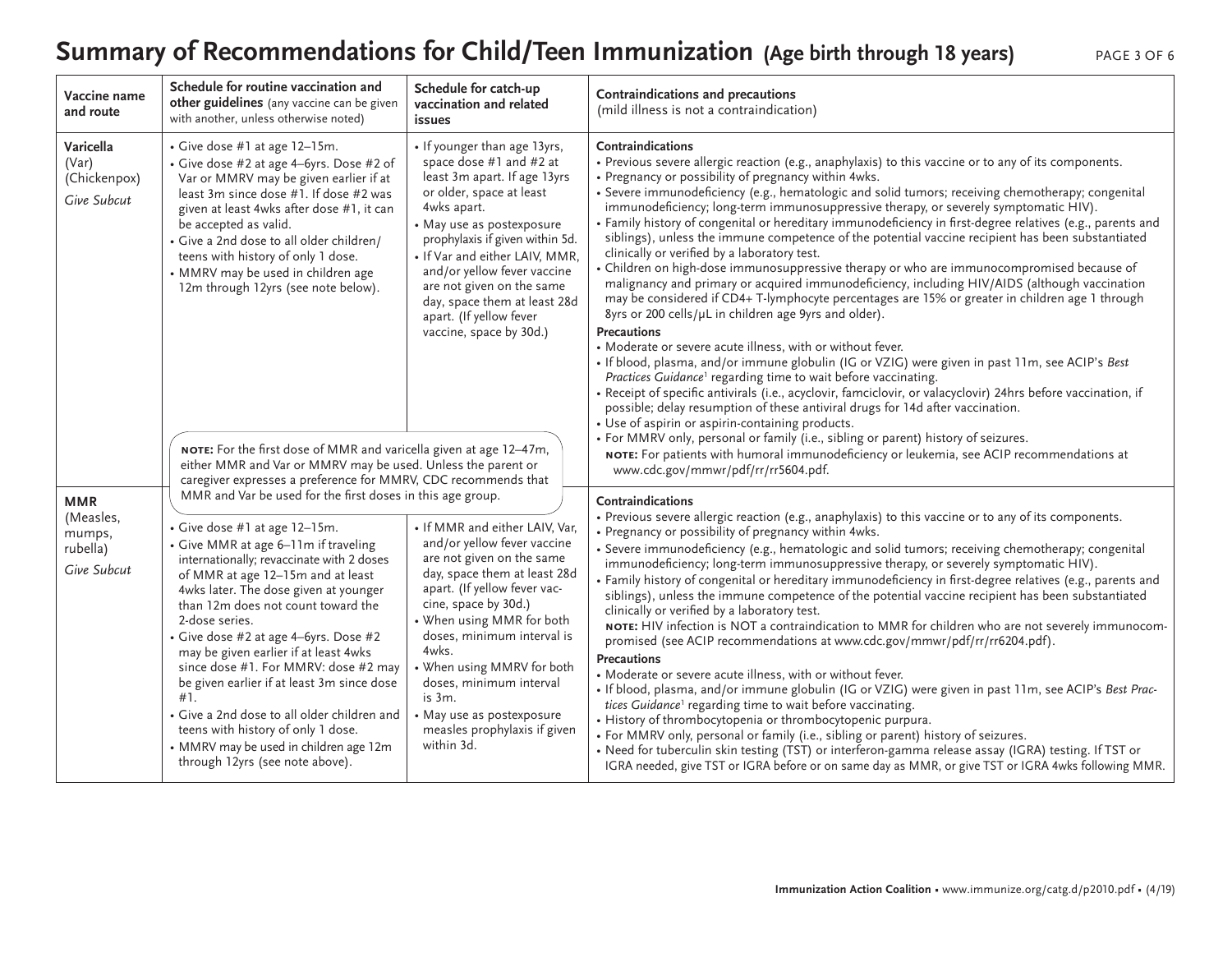# **Summary of Recommendations for Child/Teen Immunization (Age birth through 18 years)** PAGE 4 OF 6

| Vaccine name<br>and route                                                       | Schedule for routine vaccination and other guidelines<br>(any vaccine can be given with another, unless otherwise<br>noted)                                                                                                                                                                                                                                                                                                                                                                                                                                                                                                                                                                                                                                                                                                                                                                                                                                                                                                                                                                                                                                                                     | Schedule for catch-up vaccination and related issues                                                                                                                                                                                                                                                                                                                                                                                                                                                                                                                                                                                                                                                                                                                                                                                                                                                                                                                                                                                                                                                                                                                                                                                                                                               | Contraindications and precautions<br>(mild illness is not a contraindication)                                                                                                                                                                                      |
|---------------------------------------------------------------------------------|-------------------------------------------------------------------------------------------------------------------------------------------------------------------------------------------------------------------------------------------------------------------------------------------------------------------------------------------------------------------------------------------------------------------------------------------------------------------------------------------------------------------------------------------------------------------------------------------------------------------------------------------------------------------------------------------------------------------------------------------------------------------------------------------------------------------------------------------------------------------------------------------------------------------------------------------------------------------------------------------------------------------------------------------------------------------------------------------------------------------------------------------------------------------------------------------------|----------------------------------------------------------------------------------------------------------------------------------------------------------------------------------------------------------------------------------------------------------------------------------------------------------------------------------------------------------------------------------------------------------------------------------------------------------------------------------------------------------------------------------------------------------------------------------------------------------------------------------------------------------------------------------------------------------------------------------------------------------------------------------------------------------------------------------------------------------------------------------------------------------------------------------------------------------------------------------------------------------------------------------------------------------------------------------------------------------------------------------------------------------------------------------------------------------------------------------------------------------------------------------------------------|--------------------------------------------------------------------------------------------------------------------------------------------------------------------------------------------------------------------------------------------------------------------|
| Pneumococcal<br>conjugate<br>(PCV13)<br>Prevnar 13<br>Give IM                   | · Give at ages 2m, 4m, 6m, 12-15m (booster dose).<br>• Dose #1 may be given as early as age 6wks.<br>• For age 24 through 59m and healthy: If unvaccinated or any<br>incomplete schedule of 3 doses of PCV 13 was received<br>previously, give 1 supplemental dose of PCV13<br>at least 8 wks after the most recent dose.<br>• For high-risk** children ages 2 through 5 yrs: Give 2 doses at<br>least 8 wks apart if they previously received an incomplete<br>schedule of fewer than 3 doses; give 1 dose at least 8 wks after<br>the most recent dose if they previously received 3 doses.<br>• For high-risk** children: All recommended PCV13 doses should<br>be given prior to PPSV vaccination.<br>• PCV13 is not routinely given to healthy children age 5yrs and<br>older.<br>** High-risk<br>For both PCV13 and PPSV23, those with sickle cell<br>disease; anatomic or functional asplenia; chronic<br>cardiac, pulmonary, or renal disease; diabetes;<br>cerebrospinal fluid leaks; HIV infection; immuno-<br>suppression; diseases associated with immuno-<br>suppressive and/or radiation therapy; solid organ<br>transplantation; or who have or will have a<br>cochlear implant. | • When children are behind on PCV13 schedule, minimum interval<br>for doses given to children younger than age 12m is 4wks; for<br>doses given at 12m and older, it is 8wks.<br>. For age 7 through 11m: If history of 0 doses, give 2 doses of<br>PCV13, 4wks apart, with a 3rd dose at age 12-15m; if history of 1<br>or 2 doses, give 1 dose of PCV13 with a 2nd dose at age 12-15m at<br>least 8wks later.<br>• For age 12 through 23m: If unvaccinated or history of 1 dose<br>before age 12m, give 2 doses of PCV13 8wks apart; if history of 1<br>dose at or after age 12m or 2 or 3 doses before age 12m, give 1<br>dose of PCV13 at least 8wks after most recent dose.<br>• For age 2 through 5yrs and at high risk**: If unvaccinated or any<br>incomplete schedule of 1 or 2 doses, give 2 doses of PCV13, 1 at<br>least 8wks after the most recent dose and another dose at least<br>8wks later; if any incomplete series of 3 doses, give 1 supplemen-<br>tal dose of PCV13 at least 8wks after the most recent dose.<br>· For children ages 6 through 18yrs with functional or anatomic<br>asplenia (including sickle cell disease), HIV infection or other<br>immunocompromising condition, cochlear implant, or CSF leak,<br>give 1 dose of PCV13 if no previous history of PCV13. | Contraindication<br>Previous severe allergic reaction (e.g.,<br>anaphylaxis) to a PCV vaccine, to any<br>of its components, or to any diphtheria<br>toxoid-containing vaccine.<br><b>Precaution</b><br>Moderate or severe acute illness, with<br>or without fever. |
| Pneumococcal<br>polysaccharide<br>(PPSV23)<br>Pneumovax 23<br>Give IM or Subcut | For PPSPV23 only in children ages 6-18yrs, alcohol-<br>ism and/or chronic liver disease.<br>• Give 1 dose at least 8wks after final dose of PCV13 to high-risk**<br>children age 2yrs and older.<br>• For children who have sickle cell disease, functional or anatomic<br>asplenia, HIV infection, or other immunocompromising<br>condition, give a 2nd dose of PPSV 5 yrs after previous PPSV.<br>(See ACIP pneumococcal recommendations at www.cdc.gov/<br>mmwr/pdf/rr/rr5911.pdf.)                                                                                                                                                                                                                                                                                                                                                                                                                                                                                                                                                                                                                                                                                                          |                                                                                                                                                                                                                                                                                                                                                                                                                                                                                                                                                                                                                                                                                                                                                                                                                                                                                                                                                                                                                                                                                                                                                                                                                                                                                                    | Contraindication<br>Previous severe allergic reaction (e.g.,<br>anaphylaxis) to this vaccine or to any<br>of its components.<br>Precaution<br>Moderate or severe acute illness, with<br>or without fever.                                                          |
| Human<br>papillomavirus<br>(HPV)<br>Give IM                                     | • Give a 2-dose series of HPV to girls and boys at age 11-12yrs on<br>a 0, 6-12m schedule. (May give as early as age 9yrs.)<br>• Give a 3-dose series of HPV to girls and boys age 15yrs or older<br>or who are immunocompromised or have autoimmune disease<br>on a 0, 1-2, 6m schedule. (May give as early as age 9yrs.)<br>• Give a 3-dose series of HPV to all older girls/women (through<br>age 26yrs) and boys/men (through age 21yrs) who were not<br>previously vaccinated.<br>• Other guidance: Pregnancy is neither a contraindication nor a<br>precaution to HPV vaccine.                                                                                                                                                                                                                                                                                                                                                                                                                                                                                                                                                                                                            | • With the exception of immunocompromised persons, or persons<br>with autoimmune disease, a 2-dose schedule may be followed<br>for all persons initiating the HPV vaccine series before age 15yrs.<br>• A 3-dose schedule must be followed for all persons initiating the<br>series at age 15yrs or older, as well as for immunocompromised<br>persons or persons with autoimmune disease ages 9 through<br>26yrs.<br>· Minimum intervals between doses: 2-dose schedule: 5m; 3-dose<br>schedule: 4wks between #1 and #2; 12wks between #2 and #3<br>and 5m between $#1$ and $#3$ .                                                                                                                                                                                                                                                                                                                                                                                                                                                                                                                                                                                                                                                                                                                | Contraindication<br>Previous severe allergic reaction (e.g.,<br>anaphylaxis) to this vaccine or to any<br>of its components.<br><b>Precautions</b><br>• Moderate or severe acute illness, with or<br>without fever.                                                |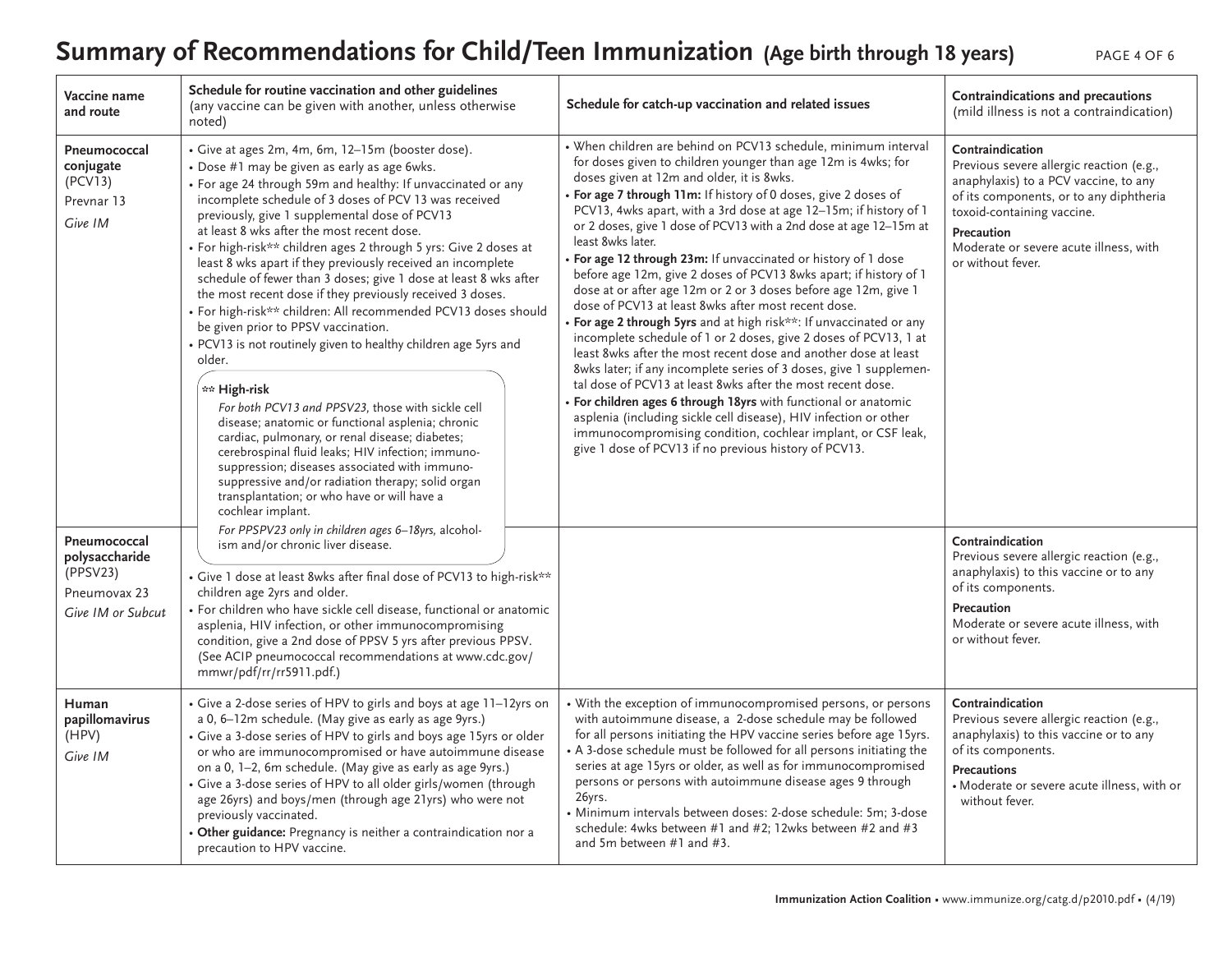# Summary of Recommendations for Child/Teen Immunization (Age birth through 18 years)

| PAGE 5 OF 6 |  |  |
|-------------|--|--|
|             |  |  |

| Vaccine name<br>and route                                                                                                                                                                                                                              | Schedule for routine vaccination and other guidelines<br>(any vaccine can be given with another, unless otherwise<br>noted)                                                                                                                                                                                                                                                                                                                                                                                                                                                                                                                                                                                                                                                                                                                                                                                                                                                         |                                               | Schedule for catch-up vaccination<br>and related issues                                                                                                                                                                                                                                                                                                                                                                                                                                                                                                                                                                                                                                  | Contraindications and precautions<br>(mild illness is not a contraindication)                                                                                                                                                                                                                                                                                                                                                                                                                                                                                                                                                                                                                                                                                                                                                                                                                                                                                                                                                                                                                                                                                                                                                                                                                                                                                                                                                                                                                                                     |
|--------------------------------------------------------------------------------------------------------------------------------------------------------------------------------------------------------------------------------------------------------|-------------------------------------------------------------------------------------------------------------------------------------------------------------------------------------------------------------------------------------------------------------------------------------------------------------------------------------------------------------------------------------------------------------------------------------------------------------------------------------------------------------------------------------------------------------------------------------------------------------------------------------------------------------------------------------------------------------------------------------------------------------------------------------------------------------------------------------------------------------------------------------------------------------------------------------------------------------------------------------|-----------------------------------------------|------------------------------------------------------------------------------------------------------------------------------------------------------------------------------------------------------------------------------------------------------------------------------------------------------------------------------------------------------------------------------------------------------------------------------------------------------------------------------------------------------------------------------------------------------------------------------------------------------------------------------------------------------------------------------------------|-----------------------------------------------------------------------------------------------------------------------------------------------------------------------------------------------------------------------------------------------------------------------------------------------------------------------------------------------------------------------------------------------------------------------------------------------------------------------------------------------------------------------------------------------------------------------------------------------------------------------------------------------------------------------------------------------------------------------------------------------------------------------------------------------------------------------------------------------------------------------------------------------------------------------------------------------------------------------------------------------------------------------------------------------------------------------------------------------------------------------------------------------------------------------------------------------------------------------------------------------------------------------------------------------------------------------------------------------------------------------------------------------------------------------------------------------------------------------------------------------------------------------------------|
| <b>Hepatitis A</b><br>(HepA)<br>Give IM                                                                                                                                                                                                                | • Give 2 doses spaced 6-18m apart to all children at age<br>1yr (12-23m).<br>• Vaccinate all previously unvaccinated children and<br>adolescents age 2yrs and older who<br>- Want to be protected from HAV infection and lack a<br>specific risk factor.<br>- Live in areas where vaccination programs target older<br>children.<br>- Are homeless.<br>- Have chronic liver disease, clotting factor disorder,<br>or are adolescent males who have sex with other males.<br>- Use illicit drugs (injectable or non-injectable).<br>- Anticipate close personal contact with an international<br>adoptee from a country of high or intermediate<br>endemicity during the first 60d following the adoptee's ar-<br>rival in the U.S.<br>• Give 1 dose to children age 6-11m who travel anywhere<br>outside the U.S., most, but not all of Western Europe, New<br>Zealand, Australia, Canada, or Japan. This dose does not<br>count toward the routine 2-dose series given at age 1yr. |                                               | · Minimum interval between doses is<br>6m.<br>• Children who are not fully vaccinated<br>by age 2yrs can be vaccinated at a<br>subsequent visit.<br>• Administer 2 doses at least 6m apart<br>to previously unvaccinated persons<br>who live in areas where vaccination<br>programs target older children, or who<br>are at increased risk for infection.<br>• Give 1 dose as postexposure prophy-<br>laxis to incompletely vaccinated<br>children and teens age 12m and older<br>who have recently (during the past<br>2wks) been exposed to hepatitis A<br>virus. For children younger than 12<br>months, use IG (0.1 mL/kg), rather<br>than vaccine, for postexposure<br>prophylaxis. | Contraindication<br>Previous severe allergic reaction (e.g., anaphylaxis) to this vaccine or to<br>any of its components.<br><b>Precautions</b><br>• Moderate or severe acute illness, with or without fever.                                                                                                                                                                                                                                                                                                                                                                                                                                                                                                                                                                                                                                                                                                                                                                                                                                                                                                                                                                                                                                                                                                                                                                                                                                                                                                                     |
| Inactivated polio<br>(IPV)<br>Give Subcut or<br>IM                                                                                                                                                                                                     | • Give to children at ages 2m, 4m, 6-18m, 4-6yrs.<br>• May give dose #1 as early as age 6wks.<br>• Not routinely recommended for U.S. residents age 18yrs<br>and older (except certain travelers). For information on<br>polio vaccination for international travelers, see wwwnc.<br>cdc.gov/travel/diseases.                                                                                                                                                                                                                                                                                                                                                                                                                                                                                                                                                                                                                                                                      |                                               | • The final dose should be given on or<br>after the 4th birthday and at least 6m<br>from the previous dose.<br>• If dose #3 is given after 4th birthday,<br>dose #4 is not needed if dose #3 is<br>given at least 6m after dose #2.                                                                                                                                                                                                                                                                                                                                                                                                                                                      | Contraindication<br>Previous severe allergic reaction (e.g., anaphylaxis) to this vaccine or to<br>any of its components.<br>Precautions<br>• Moderate or severe acute illness, with or without fever.<br>• Pregnancy.                                                                                                                                                                                                                                                                                                                                                                                                                                                                                                                                                                                                                                                                                                                                                                                                                                                                                                                                                                                                                                                                                                                                                                                                                                                                                                            |
| Influenza<br>Inactivated<br>influenza*<br>vaccine (IIV)<br>Give IM<br>* includes<br>recombinant<br>influenza vaccine<br>(RIV) for teens ages<br>18yrs and older<br>Live attenuated<br>influenza vaccine<br>(LAIV)<br><b>Give NAS</b><br>(intranasally) | • Vaccinate all children and teens age 6m and<br>older.<br>• For children age 6m through 8yrs, give 2 doses of<br>age-appropriate vaccine, spaced 4 wks apart,<br>who 1) are first-time vaccinees, or 2) have<br>received only one lifetime dose previous to this<br>current season (season runs July to June)<br>• For IIV in children age 6-35m: Give one of the<br>following: Fluarix 0.5 mL dose, FluLaval 0.5 mL<br>dose, or Fluzone 0.25 mL dose.<br>· For IIV in children age 3yrs and older: Give 0.5<br>mL dose of any age-appropriate influenza<br>vaccine.<br>• For teens age 18yrs and older: recombinant<br>influenza vaccine (RIV) may also be used.<br>· Other guidance: Children with functional or<br>anatomic asplenia, complement deficiency,<br>cochlear implant, or CSF leak should not receive<br>LAIV.                                                                                                                                                       | vaccine.<br>conditions.<br><b>Precautions</b> | Contraindications<br>for 14d after vaccination.<br>• Moderate or severe acute illness, with or without fever.<br>• History of Guillain-Barré syndrome (GBS) within 6wks of a previous influenza vaccination.                                                                                                                                                                                                                                                                                                                                                                                                                                                                             | • History of severe allergic reaction (e.g., anaphylaxis) to this vaccine (except egg) or after a previous dose of any influenza<br>• For LAIV only: Age younger that 2yrs; pregnancy; immunosuppression (including that caused by medications or HIV); for<br>children and teens ages 6m through 18yrs, current aspirin or salicylate-containing medication; for children age 2 through<br>4yrs, wheezing or asthma within the past 12m, per healthcare provider statement. Receipt of specific antivirals (i.e.,<br>amantadine, rimantadine, zanamivir, oseltamivir, or peramivir) 48hrs before vaccination. Avoid use of these antiviral drugs<br>NOTE: People with egg allergy of any severity can receive any recommended and age-appropriate influenza vaccine (i.e., any<br>IIV, RIV, or LAIV) that is otherwise appropriate for their health status. People having had a previous severe reaction to eggs<br>involving symptoms other than hives should be administered vaccine in a medical setting (e.g., a health department or<br>physician office) and should be supervised by a healthcare provider who is able to recognize and manage severe allergic<br>• For children/teens who experience only hives with exposure to eggs, give any age-appropriate influenza vaccine.<br>• For LAIV only: Chronic pulmonary (including asthma in children age 5yrs and older), cardiovascular (except hypertension),<br>renal, hepatic, neurological/neuromuscular, hematologic or metabolic (including diabetes) disorders. |